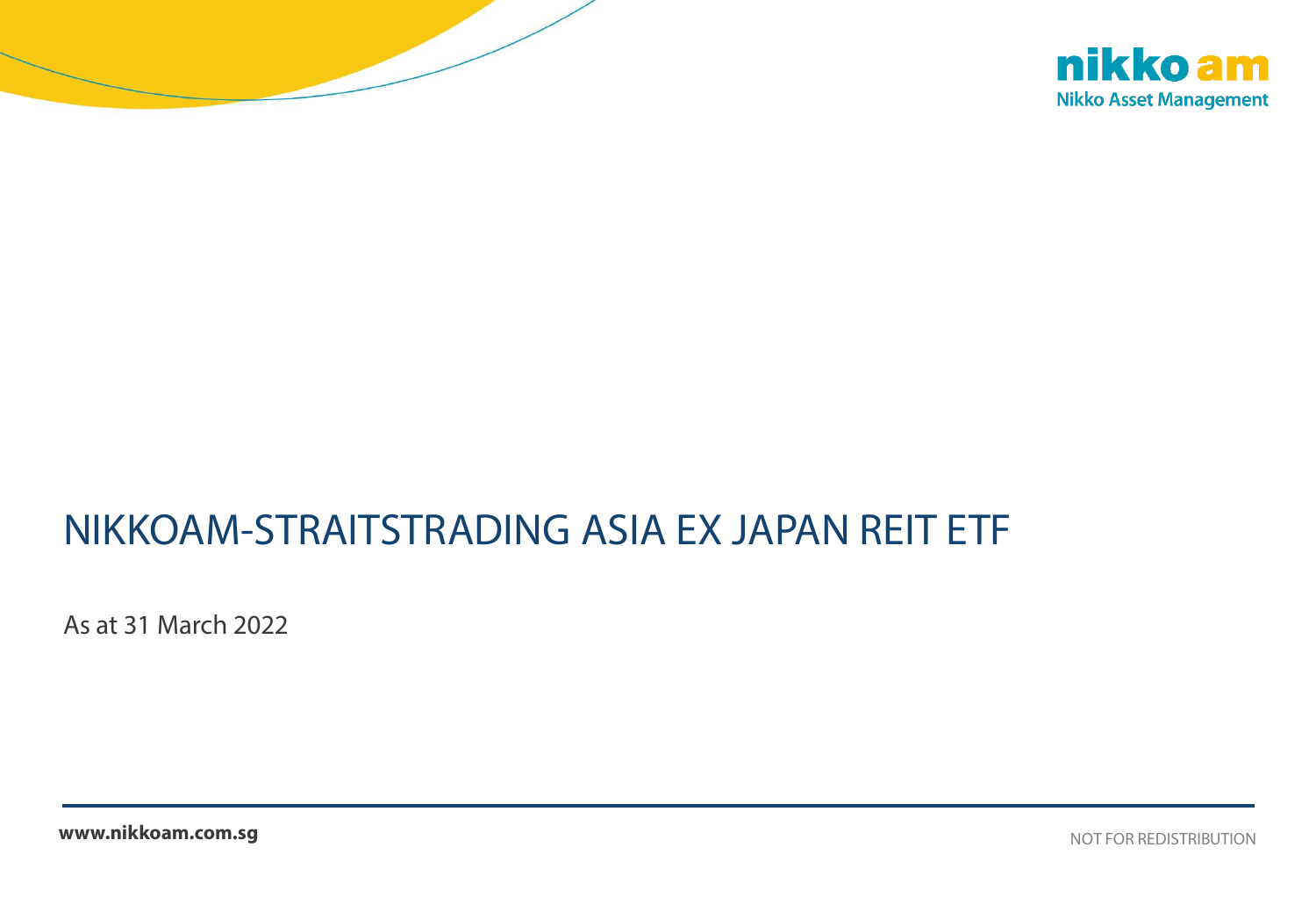#### **World's first Asia ex Japan REIT ETF** Investment Objective The investment objective<sup>1</sup> of the Fund is to replicate as closely as possible, before expenses, the performance of the FTSE EPRA NareitAsia ex Japan Net Total Return REIT 10% Capped Index2. Key Features **Portfolio**: Asia ex Japan REITs. Constituent weights are capped<sup>3</sup> at 10%. **Inception Date:** 29 March 2017 **AUM:** SGD 361.58 mil **Trading currency:** SGD and USD **Others:** Units are Excluded Investment **Products** Product Features **Diverse REIT exposure** Regional diversification across office, industrial, retail and hospitality assets. **A low cost vehicle** A low cost and simple way to gain exposure to the Asia ex Japan REIT market. **Dividend distribution**<sup>4</sup> Regular dividend distribution of four times a year.

<sup>1</sup>There is no assurance that the Fund will achieve its investment objective or that it will be able to fully track the performance of the Index.

<sup>2</sup>The investment objective of the Fund is to replicate as closely as possible, before expenses, the performance of the FTSE EPRA Nareit Asia ex Japan Net Total Return REIT 10% Capped Index, or upon the Manager giving three (3) months' prior written notice to the Trustee and the Holders, such other index that gives, in the opinion of the Manager, the same or substantially similar exposure as the Index.

<sup>3</sup>The cap in weight is implemented during each quarterly review. Constituent weights may exceed 10% between reviews due to fluctuations in share priceand corporateaction.

<sup>4</sup> Distributions are not guaranteed and are at the absolute discretion of the Manager.

nikko am

#### *As at 31 March 2022*

 $\mathfrak{Z}$ 

*Confidential – Not For Redistribution. This material must be read in conjunction with the 'Important Information' statement on the last page*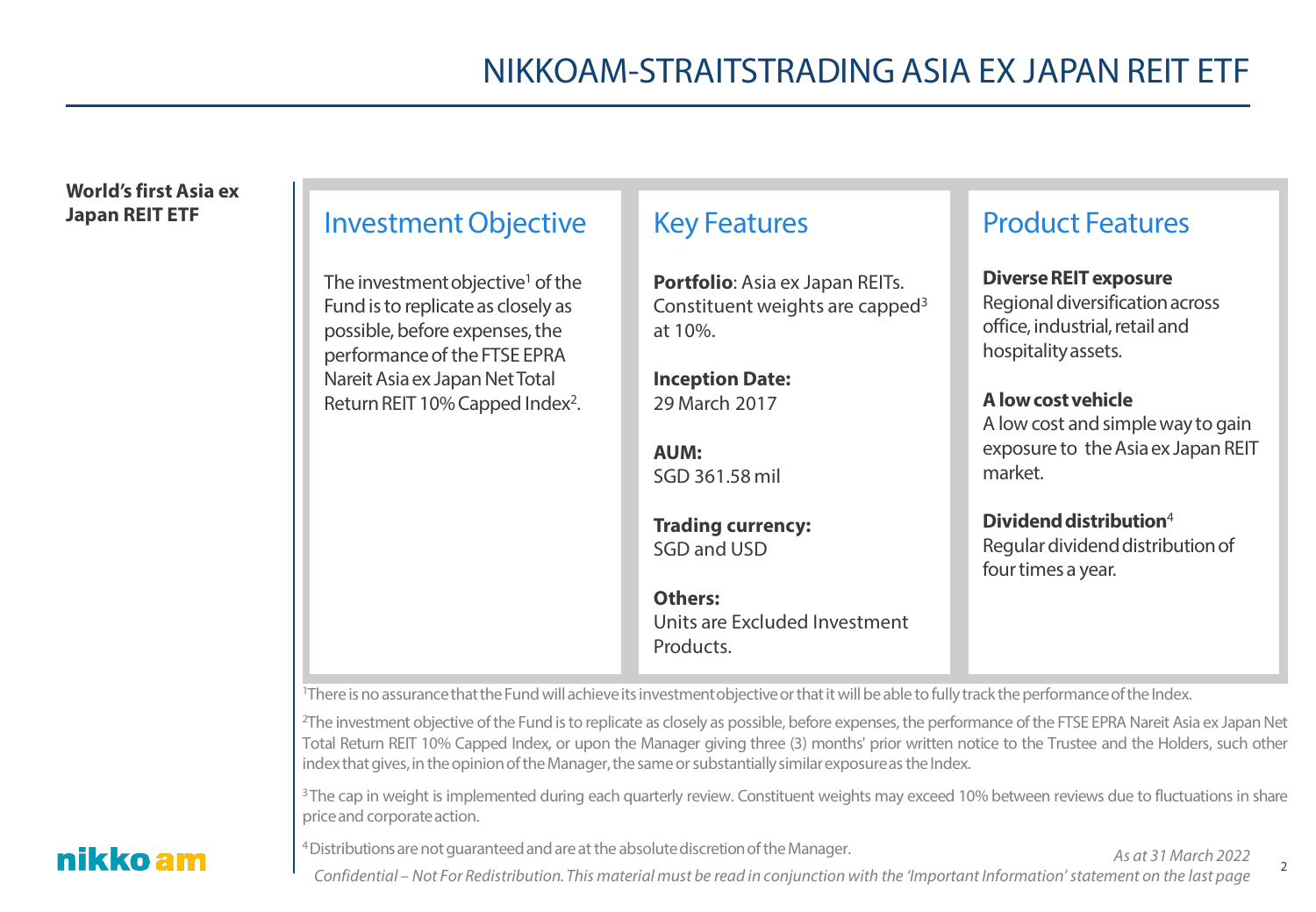3

| The Fund has good<br>risk-reward<br>characteristics.                |                             | <b>NikkoAM-StraitsTrading</b><br><b>Asia ex Japan REIT ETF</b> | <b>FTSE EPRA Nareit</b><br><b>Asia ex Japan REITs</b><br>10% Capped Index |
|---------------------------------------------------------------------|-----------------------------|----------------------------------------------------------------|---------------------------------------------------------------------------|
|                                                                     | <b>Number of Securities</b> | 41                                                             | 41                                                                        |
| The Fund has a<br>historical 3-year<br><b>Sharpe Ratio of -0.01</b> | <b>Total Size</b>           | SGD 361.58 million                                             | SGD 93.10 billion                                                         |
|                                                                     | 3-Year Returns (%)          | 0.64                                                           | 1.60                                                                      |
|                                                                     | 3-Year Volatility (%)       | 14.31                                                          | 14.49                                                                     |
|                                                                     | 3-Year Tracking Error (%)   | 0.31                                                           | <b>NM</b>                                                                 |
|                                                                     | 3-Year Sharpe Ratio         | $-0.01$                                                        | 0.06                                                                      |

Returns are in Singapore Dollar terms and calculated on a NAV-NAV basis and assuming all dividends and distributions are reinvested, if any. The figures are for reference only and would vary from time to time due to market conditions. The copyright and intellectual rights to the index displayed above are the sole property of the index provider. The risk-free rate used is the Singapore Benchmark Bill – 3 Month. Source: Nikko AM, FTSE.

#### nikko am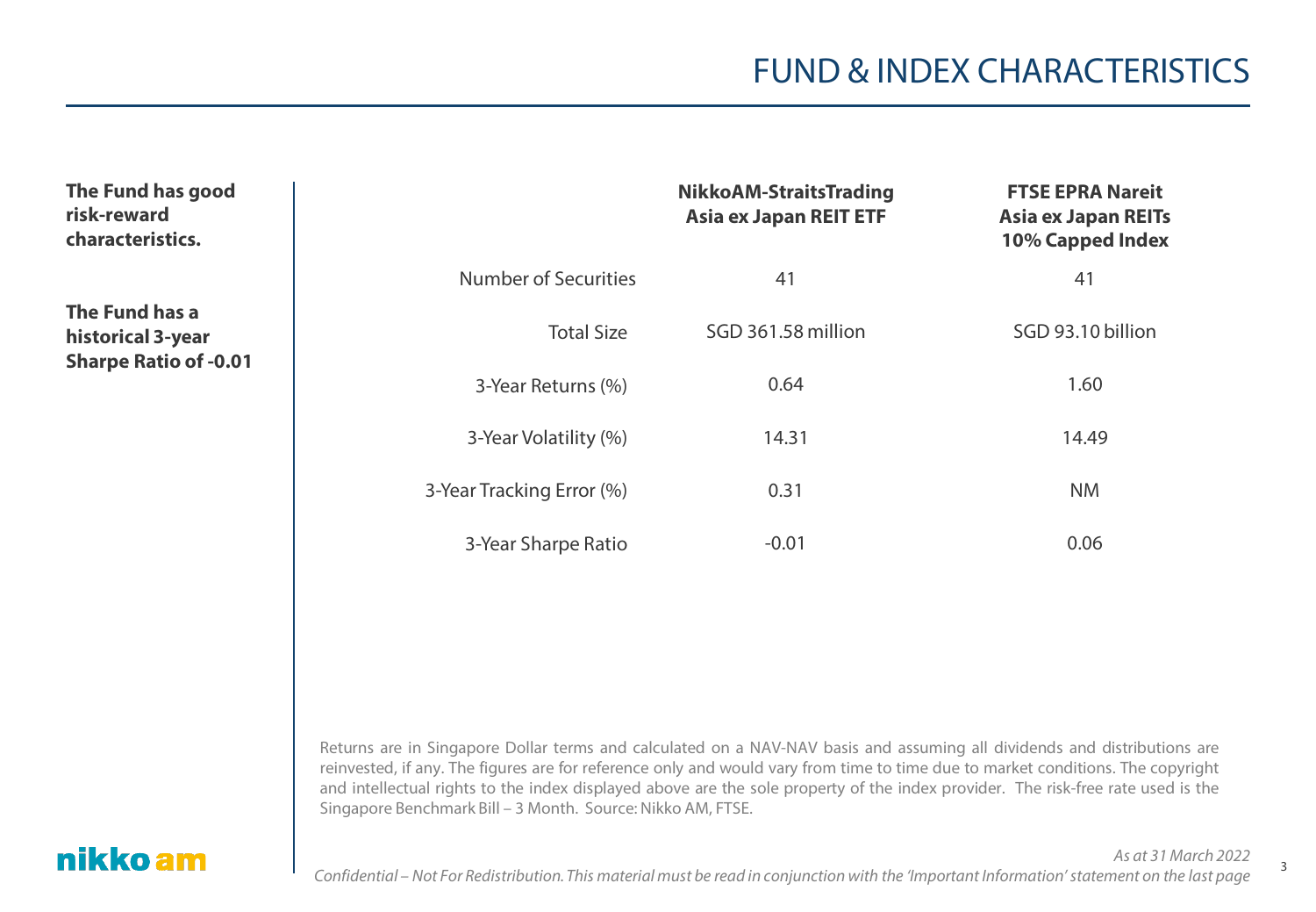4

#### Top 10 holdings are | Top 10 Holdings **mostly large cap REITs in Singapore and Hong Kong**

| <b>Security</b>                        | <b>Fund Weight (%)</b> | Index Weight (%) |
|----------------------------------------|------------------------|------------------|
| CapitaLand Integrated Commercial Trust | 10.08                  | 10.12            |
| Link Real Estate Investment Trust      | 10.06                  | 10.05            |
| Ascendas Real Estate Investment Trust  | 9.90                   | 9.91             |
| Mapletree Logistics Trust              | 6.32                   | 6.36             |
| Mapletree Industrial Trust             | 5.36                   | 5.35             |
| Mapletree Commercial Trust             | 4.44                   | 4.44             |
| Frasers Logistics & Commercial Trust   | 4.41                   | 4.42             |
| Suntec Real Estate Investment Trust    | 3.91                   | 3.91             |
| <b>Embassy Office Parks REIT</b>       | 3.78                   | 3.79             |
| Keppel DC REIT                         | 3.13                   | 3.12             |

The figures are for reference only and would vary from time to time due to market conditions. Any references to particular securities are purely for illustrative purposes only. This is not a recommendation in relation to any named securities and no warranty or guarantee is provided. The copyright and intellectual rights to the index displayed above are the sole property of the index provider. Source: Nikko AM, FTSE.

#### nikko am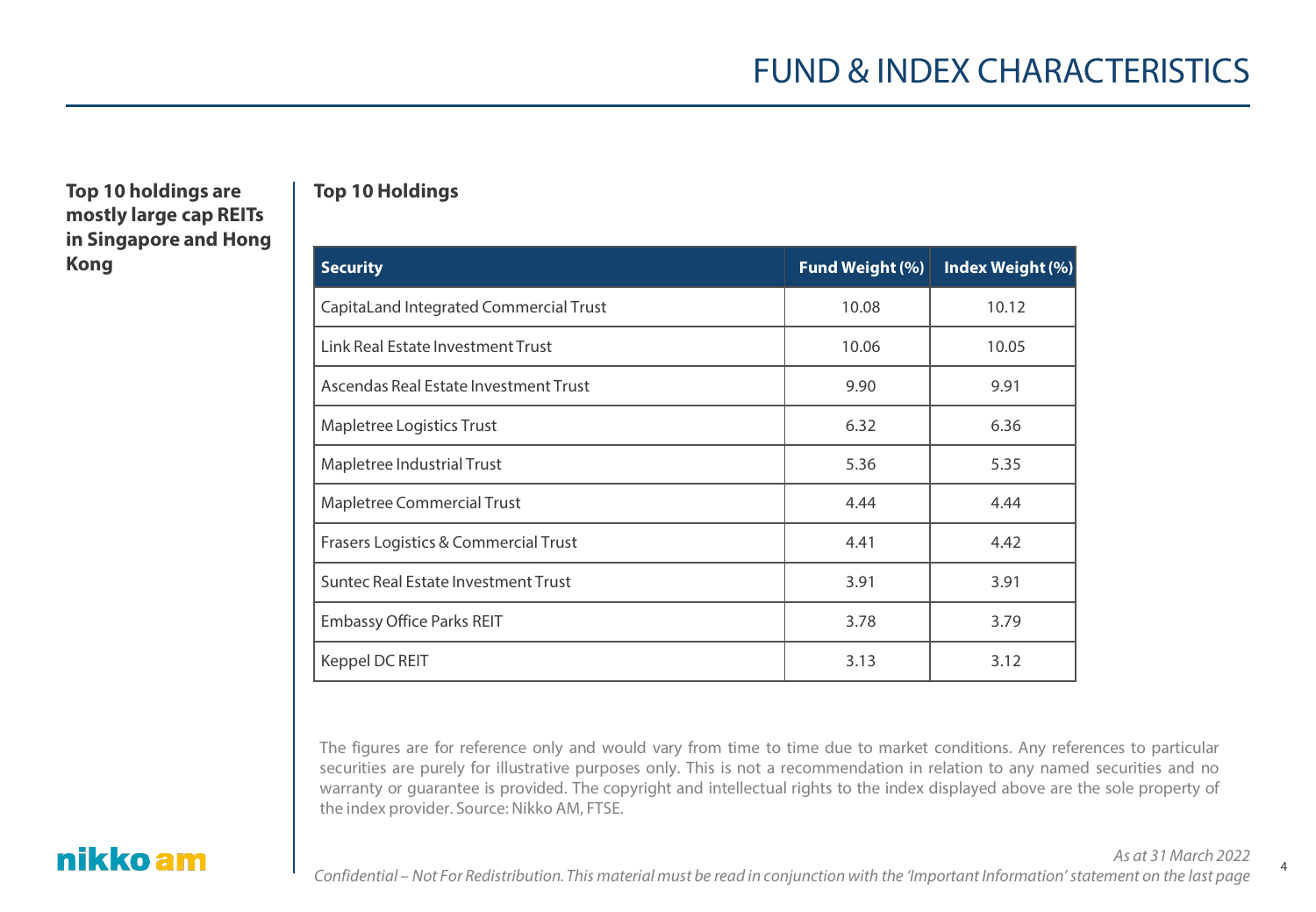#### **REITs listed in Hong | Country Weights Kong and Singapore form the bulk of the Index**



The figures are for reference only and would vary from time to time due to market conditions. Percentage of allocation may not add to 100% due to rounding error. Any references to particular countries are purely for illustrative purposes only. This is not a recommendation in relation to any named countries and no warranty or guarantee is provided. The copyright and intellectual rights to the index displayed above are the sole property of the index provider. Source: Nikko AM, FTSE.

#### nikko am

*As at 31 March 2022*

5

*Confidential – Not For Redistribution. This material must be read in conjunction with the 'Important Information' statement on the last page*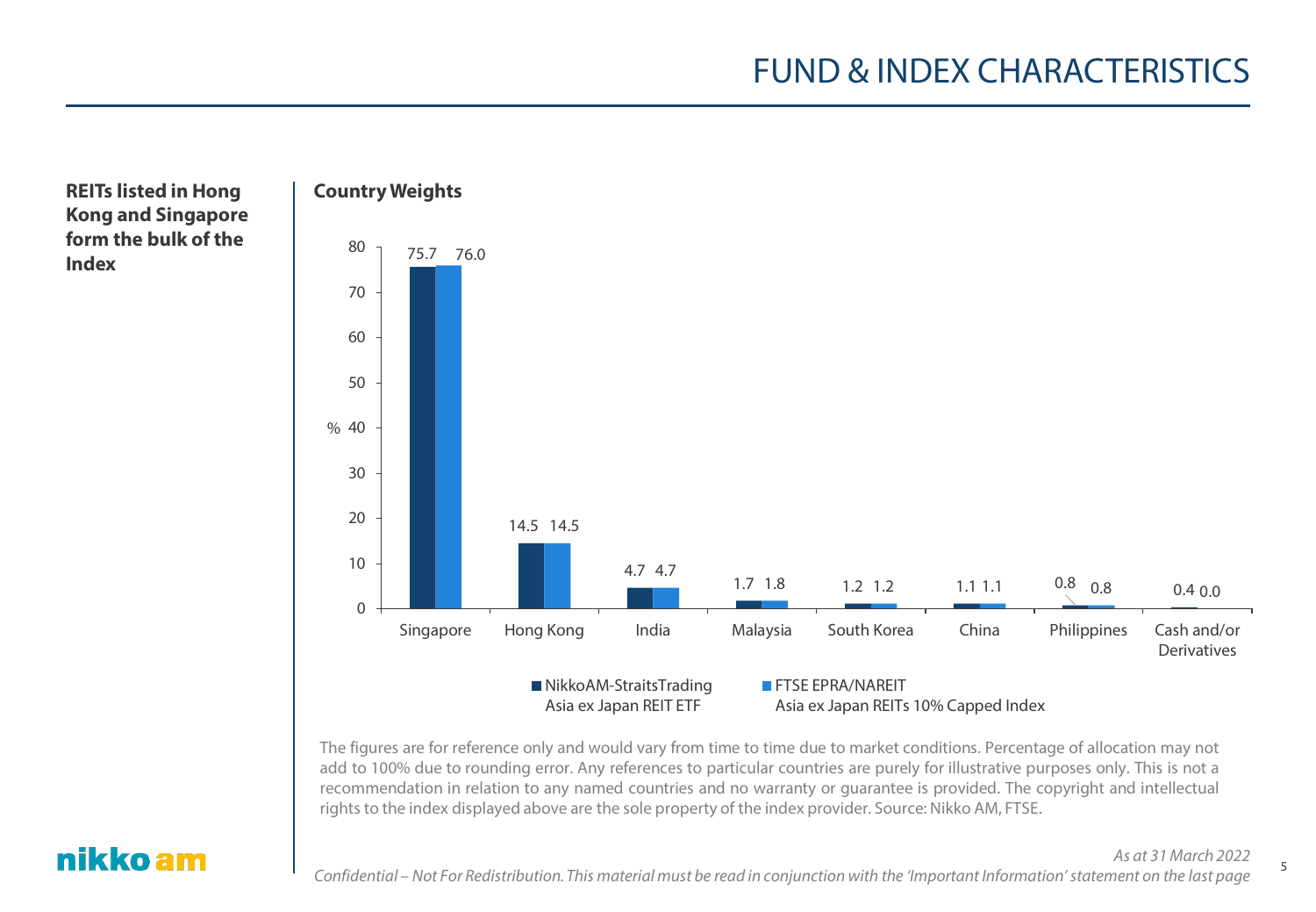The total weights in Fig. 3 Sector Weights **REITS with commercial assets like retail, industrial and office properties represent over 60% of the Index**



The sector breakdown is based on Global Industry Classification Standard (GICS). The figures are for reference only and would vary from time to time due to market conditions. Percentage of allocation may not add to 100% due to rounding error. Any references to particular sectors are purely for illustrative purposes only. This is not a recommendation in relation to any named sectors and no warranty or guarantee is provided. The copyright and intellectual rights to the index displayed above are the sole property of the index provider. Source: Nikko AM, FTSE.

#### nikko am

*As at 31 March 2022*

*Confidential – Not For Redistribution. This material must be read in conjunction with the 'Important Information' statement on the last page*

6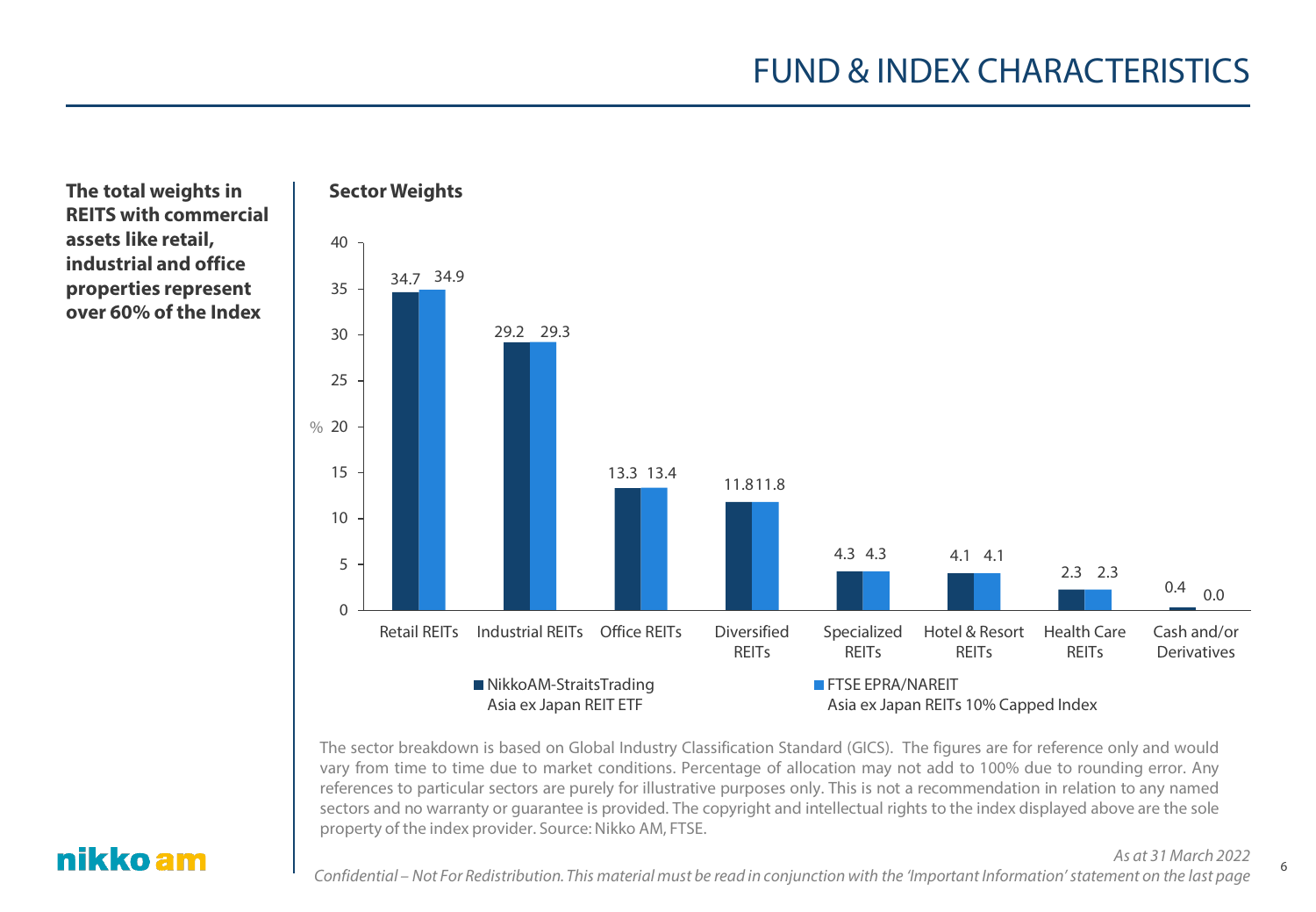## KEY PRODUCT FEATURES

| <b>ETF Name</b>                         | NikkoAM-Straits Trading Asia ex Japan REIT ETF                            |
|-----------------------------------------|---------------------------------------------------------------------------|
| Inception date                          | 29 March 2017                                                             |
| <b>AUM</b>                              | SGD 361.58 million                                                        |
| <b>Fund Manager</b>                     | Nikko Asset Management Asia Limited                                       |
| Trustee                                 | HSBC Institutional Trust Services (Singapore) Limited                     |
| Index                                   | FTSE EPRA Nareit Asia ex Japan Net Total Return REIT 10% Capped Index     |
| <b>ETF Exposure</b>                     | Asia ex Japan REITs                                                       |
| <b>Replication Method</b>               | <b>Full Replication</b>                                                   |
| Lot Size (units per lot)                |                                                                           |
| Distribution Frequency*                 | Quarterly, typically in January, April, July and October                  |
| <b>Bloomberg Ticker</b>                 | <b>AXJREIT SP Equity</b>                                                  |
| Index Bloomberg Ticker                  | <b>EPAXJRSN Index</b>                                                     |
| Exchange / Code                         | SGX / CFA (Primary Currency: S\$)<br>SGX / COI (Secondary Currency: US\$) |
| <b>Management Fees</b>                  | $0.50\%$ p.a.                                                             |
| <b>Total Expense Ratio#</b>             | 0.60% p.a. (The Manager intends to cap the Fund's TER at 0.60%))          |
| 3-Year Annualised Tracking Error        | $0.31\%$ p.a.                                                             |
| CPF Investment Scheme ("CPFIS")         | <b>No</b>                                                                 |
| Supplementary Retirement Scheme ("SRS") | Yes                                                                       |
| Excluded Investment Product ("EIP")     | Yes                                                                       |
| Regular Subscription Programme:         | DBS/POSB, Fundsupermart, Phillip Securities                               |

\*Distributions are not guaranteed and at the absolute discretion of the Manager. Any distribution is expected to result in an immediate reduction of the Fund's NAV. If income and capital gains derived from the investments of the Fund are insufficient to fund a distribution, the Managers may make capital distribution in accordance with the provisions of the Trust Deed, in which case, the Fund's NAV will be reduced. Investors redeeming their Units may therefore receive an amount less than their initial investment. Such distributions may also result in reduced future returns to Investors. Please refer to the Fund prospectus for further details.

#### nikko am

*As at 31 March 2022*

7

*Confidential – Not For Redistribution. This material must be read in conjunction with the 'Important Information' statement on the last page*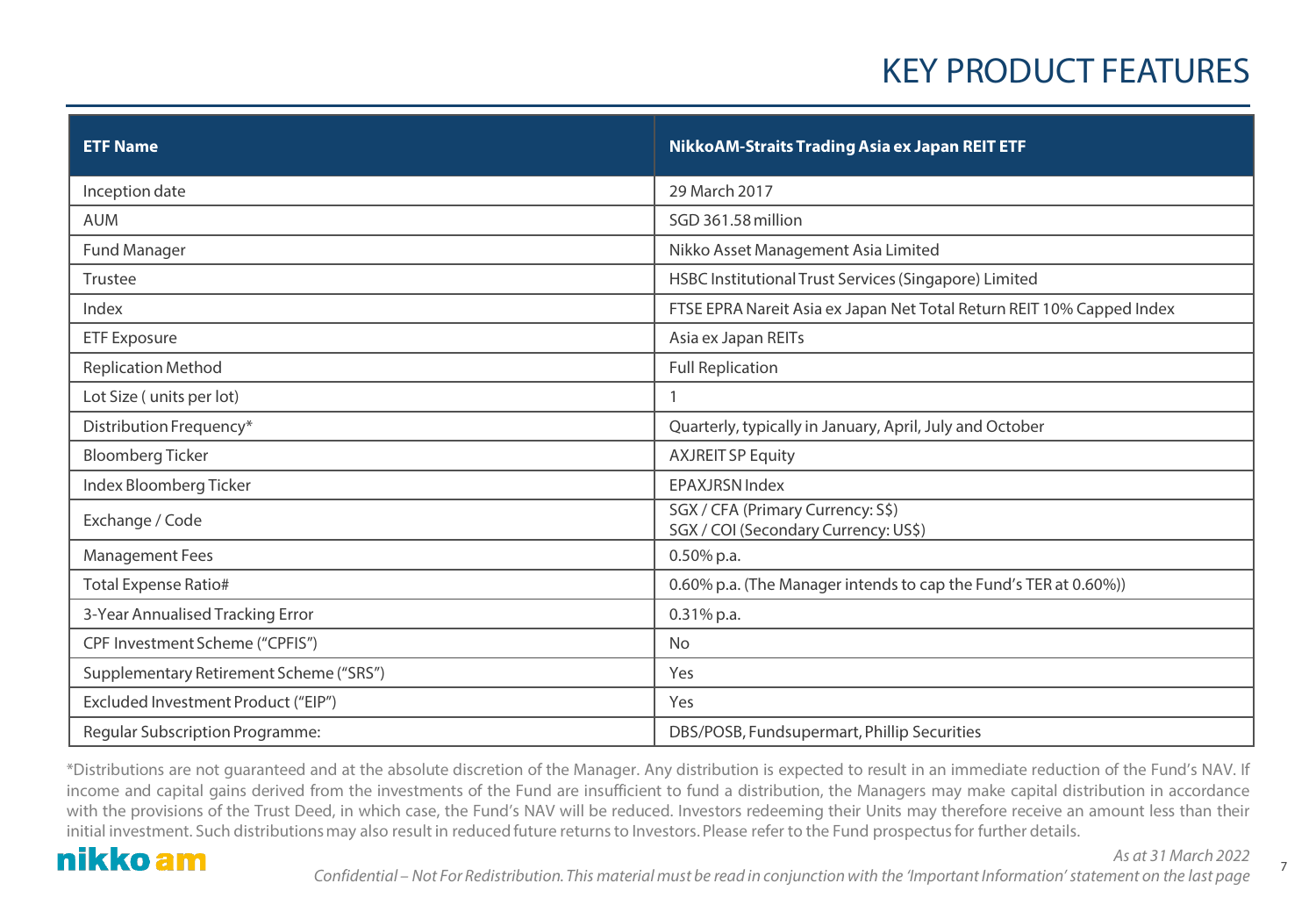## CURRENT AUTHORISED PARTICIPANTS

8

| <b>Participating Dealers</b>              | ABN Amro Clearing Bank N.V. (SG Branch)<br>$ \,$<br>CGS-CIMB Securities (S) Pte Ltd<br>$\overline{\phantom{0}}$<br>DBS Vickers Securities (S) Pte Ltd<br>Flow Traders Asia Pte Ltd<br>Phillip Securities Pte Ltd<br>Nomura Securities Singapore Pte Ltd<br><b>OCBC Securities Pte Ltd</b><br>Societe Generale (Hong Kong)<br>UOB Kay Hian Pte Ltd | <b>Subscription and Redemption</b><br>Minimum 50,000 units (cash). Submission deadline 12.00 PM SG-Time (T-Day)<br>(1)<br>Minimum 500,000 units (in-kind). Submission deadline 5.30 PM SG-Time (T-Day)<br>(2)                                                                                                         |
|-------------------------------------------|---------------------------------------------------------------------------------------------------------------------------------------------------------------------------------------------------------------------------------------------------------------------------------------------------------------------------------------------------|-----------------------------------------------------------------------------------------------------------------------------------------------------------------------------------------------------------------------------------------------------------------------------------------------------------------------|
| <b>Designated Market</b><br><b>Makers</b> | Flow Traders Asia Pte Ltd<br>$\overline{\phantom{0}}$<br>Phillip Securities Pte Ltd                                                                                                                                                                                                                                                               | <b>SGX Rulebook</b><br>The Designated Market Maker is obliged to provide a 2-way bid and offer quotes with<br>the following requirements:<br>At least SGD 50,000 on both sides<br>(1)<br>Quotes are provided for 85% of the SGX trading hours<br>(2)<br>Bid and offer quotes are within a maximum spread of 2%<br>(3) |

#### nikko am